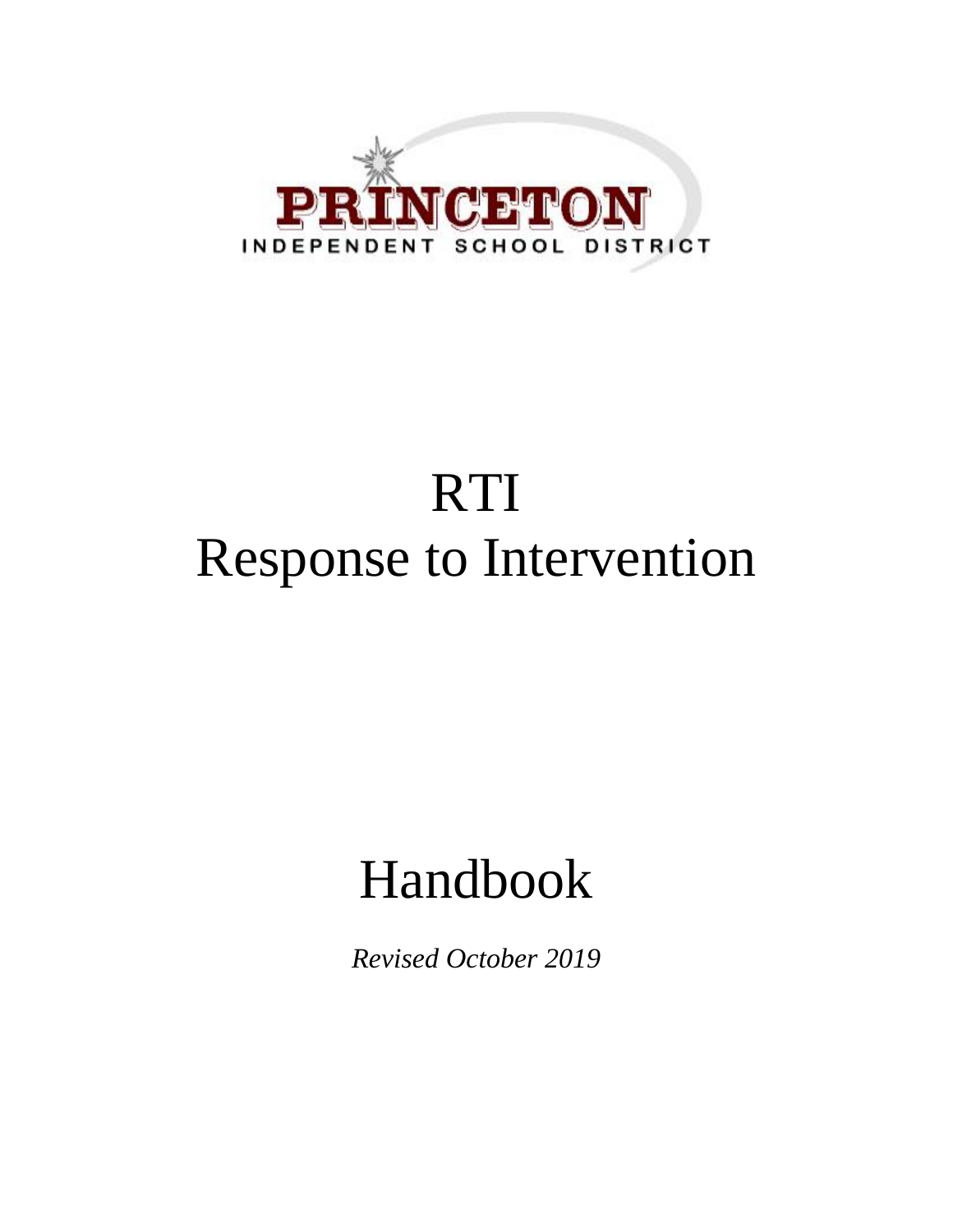## **Table of Contents**

## **PISD Handbook**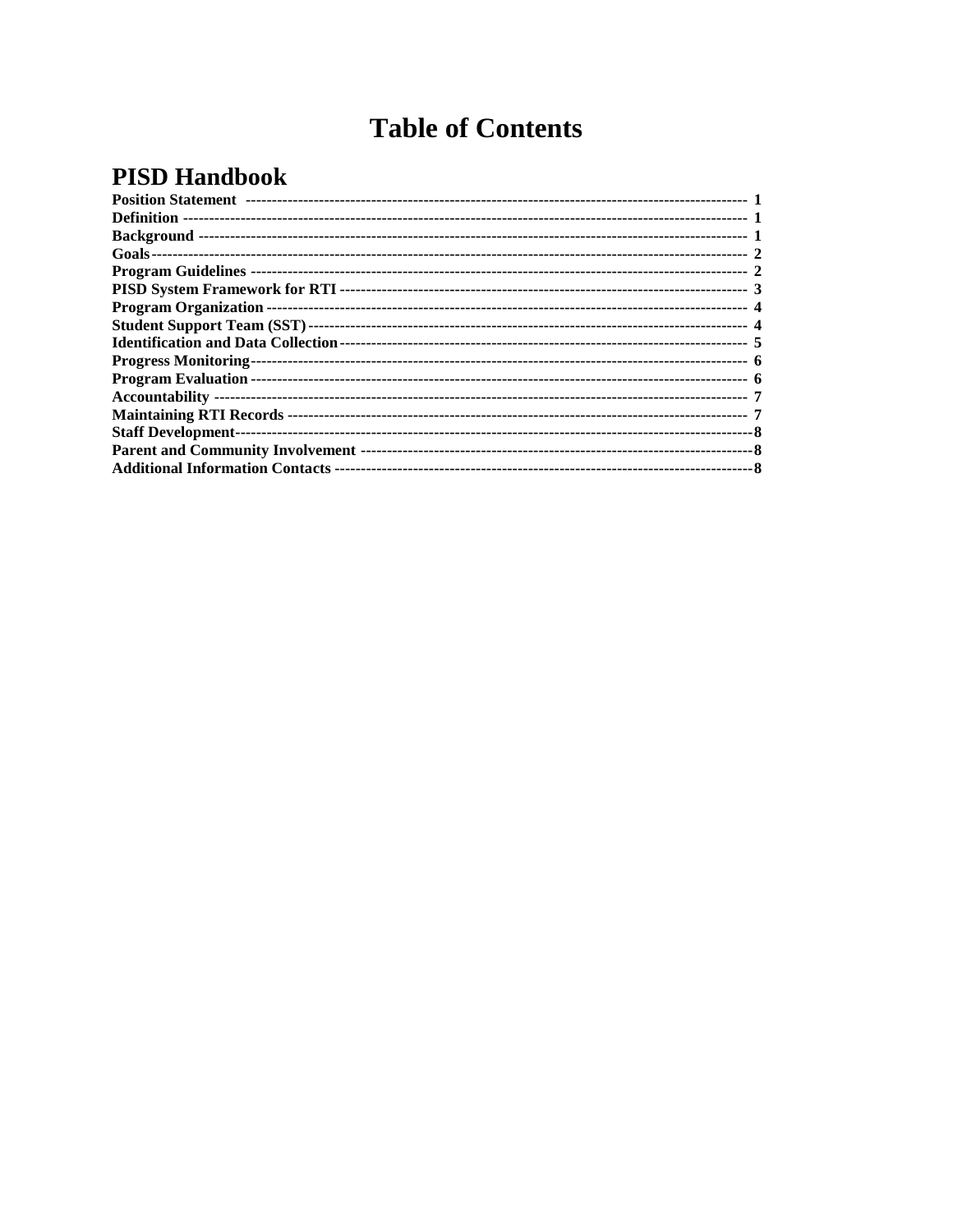## **POSITION STATEMENT**

Princeton ISD recognizes that federal mandates require the implementation of proactive models of instruction that allow all students to receive effective instructional as well as behavioral interventions in the general education setting. Therefore, in accordance with special education policy in the Individuals with Disabilities Education Improvement Act of 2004 (IDEA 2004), Princeton ISD provides the RTI program for grades pre-kindergarten through grade twelve.

The purpose of this handbook is to:

 Familiarize staff, Student Support Team (SST) members, and parents with the RTI process and provide information regarding state laws and district guidelines for identifying and serving students in need of support and intervention.

### **DEFINITION**

**Response to Intervention (RTI)** is a systematic problem-solving and decision-making process designed to allow for early and effective responses to children's learning and behavioral difficulties. RTI may be described as a model addressing the needs of all students through a continuum of services which provide: (1) high-quality instruction and scientific, researchedbased, tiered intervention strategies aligned with individual student need; (2) frequent monitoring of student progress to make results-based academic or behavioral decisions; (3) databased school improvement; and (4) the application of student response data to important educational decisions (such as those regarding placement, intervention, curriculum, and instructional goals and methodologies).

## **BACKGROUND**

RTI was introduced as special education policy in the Individuals with Disabilities Education Improvement Act of 2004 (IDEA 2004). RTI is designed as an early intervention to prevent long-term academic failure and to reduce unnecessary referrals to special education by ensuring that all children in the general education setting have access to high quality curriculum and instruction that are provided in a cascade of intensity, matched to his/her level of need. The model is not intended to replace special education and its procedural safeguards. It has its conceptual roots in applied behavior analysis, precision teaching, diagnostic prescriptive teaching, curriculum-based measurement, pre-referral intervention, data-based decision making and team-based problem solving (Sugai, 2007). RTI relies on evidence-based instructional practices and frequent progress monitoring to provide the data necessary to make decisions about child progress and the need for more intensive intervention.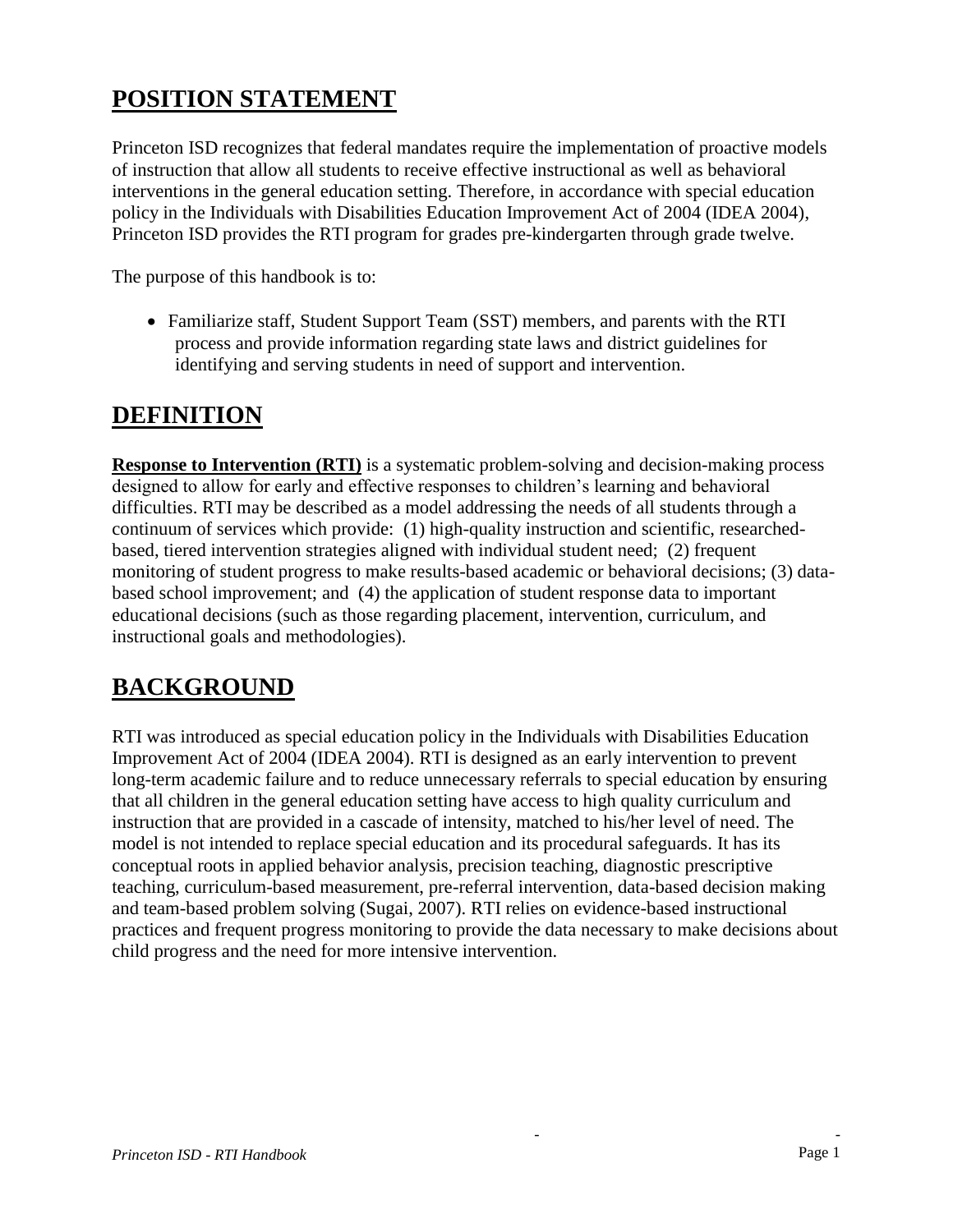## **GOALS**

The implementation of activities associated with RTI is expected to have a positive effect on district schools. The goal of Princeton's Response to Intervention Program is to encourage and improve inclusion in regular classroom instruction prior to and, often, in lieu of a referral to special education.

## **PROGRAM GUIDELINES**

To ensure that appropriate instruction directly addresses students' academic and behavioral difficulties in the general education setting, a multi-tiered service delivery model is used. Included are layers of increasingly intense intervention responding to student-specific needs.

- **Tier 1:** Teachers use high-quality core class instruction aligned with the Texas Essential Knowledge and Skills (TEKS) in which about 80% or more of the students are successful. Interventions are developed based on student needs and are implemented in the general education setting by the classroom teacher. The classroom teacher shall document ongoing interventions, evidence of progress monitoring, and evaluate the effectiveness of interventions, as needed, for all students in the general education classroom and shall work collaboratively with other teachers in the grade level or department for support.
- **Tier 2:** Tier 2 addresses the needs of approximately 10–15% of the students. Students who have not successfully responded to Tier 1 interventions that were provided in the classroom will be referred to the student's individualized Student Support Team (SST). The SST committee shall match appropriate, measurable intervention strategies to specific student needs including individual and small group instruction as well as scientific research-based programs, strategies, and procedures designed and employed to supplement, enhance, and support Tier 1 activities.
- **Tier 3:** Tier 3 addresses the needs of approximately 5–10% of the students. Students who have not successfully responded to Tier 1 and 2 interventions shall be referred to Section 504 for an evaluation and the development of an individualized intervention plan beyond the instruction in Tiers 1 and 2. This level of intervention is aimed at those students who have identified difficulties academically or behaviorally. (*See the Princeton ISD Section 504 Program Handbook for guidelines and procedures)*.
- **Tier 4:** Students who have not responded adequately to Tiers 1, 2, and 3 will receive a special education referral through the 504 committee. *(See the Princeton ISD SPED Handbook for guidelines and procedures).*

**NOTE:** A staff member or parent may request to skip the multi-tiered process and request an evaluation through Section 504 or IDEA at any time to better meet a student's individual needs.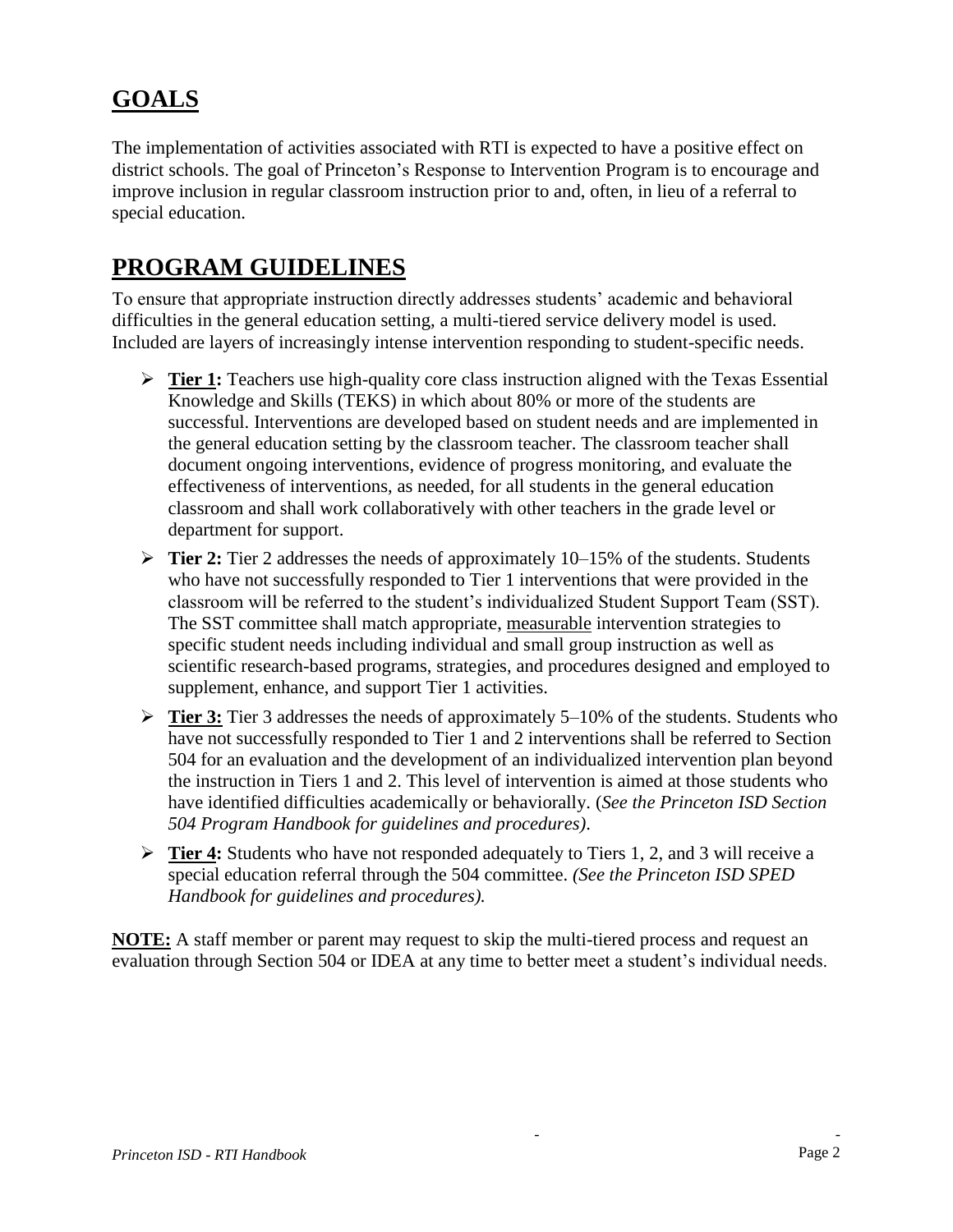

*Princeton ISD* - *- RTI Handbook* - Page 3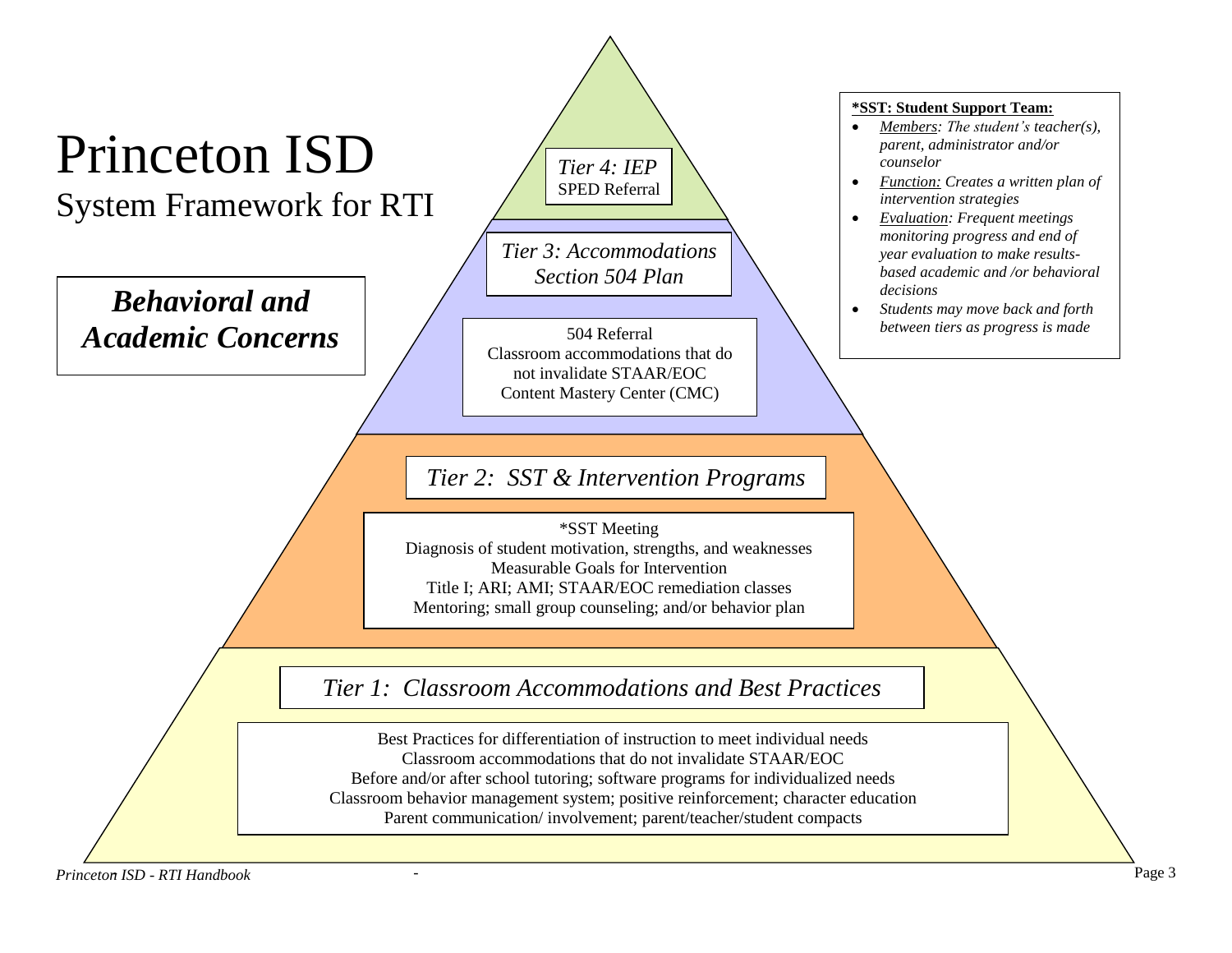## **PROGRAM ORGANIZATION**

|                        | TIER 1:<br><b>CORE CLASS</b><br><b>CURRICULUM</b>                                                 | TIER $2:$<br><b>SMALL GROUP</b><br><b>INTERVENTION</b>                                                                                                          | TIER 3:<br><b>INTENSIVE</b><br><b>INTERVENTION</b>                                                                                                              |
|------------------------|---------------------------------------------------------------------------------------------------|-----------------------------------------------------------------------------------------------------------------------------------------------------------------|-----------------------------------------------------------------------------------------------------------------------------------------------------------------|
| <b>Focus</b>           | All students                                                                                      | Identified students with<br>marked difficulties who<br>have not responded to Tier<br>1 efforts                                                                  | Identified students with<br>marked difficulties who<br>have not responded to<br>Tier 1 and Tier 2 efforts                                                       |
| Program                | Scientific research-<br>based curriculum and<br>instruction                                       | Specialized scientific<br>research-based<br>intervention                                                                                                        | Individualized and<br>responsive intervention                                                                                                                   |
| <b>Grouping</b>        | Individual, group,<br>whole class instruction<br>as needed                                        | Individual and small group<br>instruction                                                                                                                       | Individual and small<br>group instruction                                                                                                                       |
| <b>Assessment</b>      | Three week progress<br>reports; six week<br>grading periods (or<br>more often, if<br>appropriate) | Weekly progress<br>monitoring on target<br>skill(s) to ensure adequate<br>progress and learning;<br>Three week progress<br>reports; six week grading<br>periods | Weekly progress<br>monitoring on target<br>skill(s) to ensure<br>adequate progress and<br>learning; three week<br>progress reports; six<br>week grading periods |
| <b>Interventionist</b> | General education<br>teacher                                                                      | Determined by the SST<br>(may be classroom<br>teacher, specialized<br>teacher, paraprofessional,<br>etc.                                                        | Determined by the 504<br>committee (may be<br>classroom teacher,<br>specialized teacher,<br>paraprofessional, etc.)                                             |
| <b>Setting</b>         | General education<br>classroom                                                                    | Appropriate setting in the<br>classroom or outside the<br>classroom designated by<br>the SST                                                                    | Appropriate setting in the<br>classroom or outside the<br>classroom designated by<br>the 504 committee                                                          |

## **STUDENT SUPPORT TEAM (SST)**

Since RTI is a whole-school instructional framework intended to improve instruction and learning for all students, all faculty and staff members share responsibility for RTI. The district shall establish and operate a process for establishing a Student Support Team (SST) that is unique to each individual student on each campus. Members shall include the student's teacher(s), parent, and an administrator and/or counselor.

#### *Roles of the SST*

The purpose of the Student Support Team is to design a support system using the RTI model for students having difficulty in the regular classroom. Once activated, this process will assist teachers and students by generating classroom instructional suggestions, classroom accommodations, and intervention plans. The team may also act as a resource for additional services or programs.

- **The Principal** is the instructional leader of the school and so must be the leader in developing and implementing an RTI model. The principal shall designate a campus SST coordinator to oversee meetings and maintain SST records.
- **Counselors and diagnosticians** play important roles in designing the RTI model to be used that may include making scheduling decisions, identifying student needs and monitoring progress, and helping to make decisions on appropriate interventions.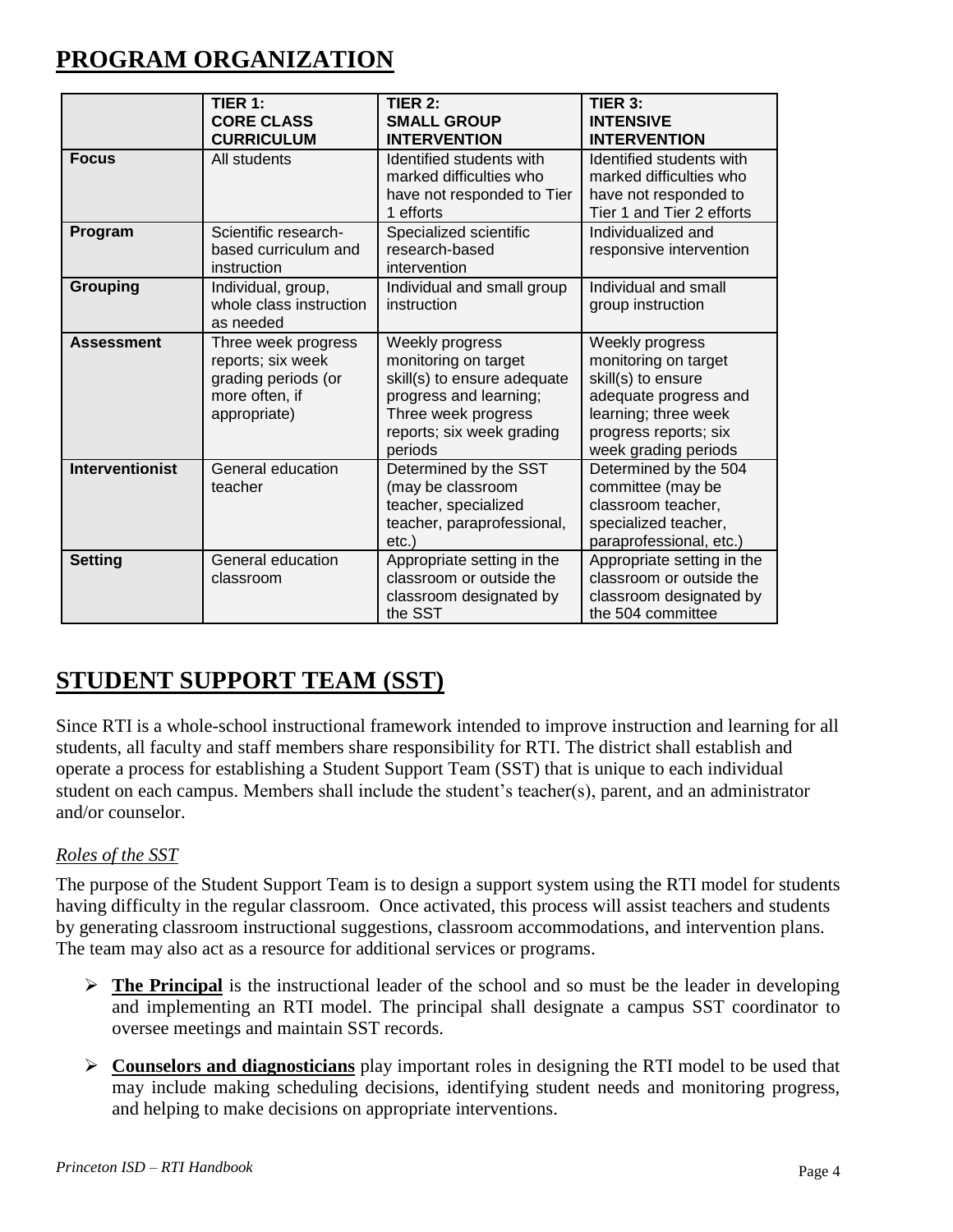- **►** Teachers, of course, are the most important component of an RTI team and need to understand all aspects of RTI. Since teachers provide the bulk of the instruction and have the most opportunity to observe student progress, their support of RTI is crucial to success. Teachers should be included in every stage of developing an RTI model. The activities that comprise RTI typically occur in the general education setting as schools use a variety of strategies to assist struggling students.
- **Parent** means the parent(s) or legal guardian of the student. Princeton ISD embraces the belief that the educational process is successful only if parents are included as partners in the education of their children. It is the policy of Princeton ISD to involve the parents in all decisions regarding their child. Parents shall be invited to be a part of the SST to assist with the development of the intervention plan for initial placement in the RTI program. Parents shall receive information related to program objectives and their child's progress from the SST's follow-up meetings throughout the year.

#### **IDENTIFICATION AND DATA COLLECTION**

1. Initial Referral Process: The recommending staff member shall notify the campus designated RTI coordinator that he/she is interested in accessing the SST for a particular student. *(See Frontline - Request for Intervention Services Form)*. The RTI coordinator shall create a student profile in Frontline RTI and schedule an Initial RTI meeting with the SST to discuss the case. Written notification is sent to all team members including the recommending person, stating the date and time of the meeting. Written notice is sent to the parent/guardian, and they are invited to attend the initial meeting. All communication with parents must be in a language they understand *(See Frontline: Notice of Response to Intervention Services).*

2. Data Collection: The RTI Coordinator shall collect as much pertinent data as possible regarding the student prior to the SST meeting.

- Universal Screening (common assessments): *measures that are the same for all students within a grade* in a school or district and that are administered to all of those on a routine basis such as local six weeks testing and state standardized testing.
- Formative Assessments: assessments that are done *during the process of student learning and are used primarily to inform instruction* such as observations, daily work, quizzes, and classroom tests.
- $\triangleright$  Documents: grades from three week progress reports and six weeks report cards

#### NOTE: For **dyslexia evaluation referrals** through RTI, see special instructions in the *PISD Dyslexia Handbook.*

#### *Responsibilities of the SST*

1. The initial SST shall focus on solving problems, developing goals, measurable interventions, and developing a support network including the following actions: (*See Frontline - Tier 2 Intervention Plan*):

- $\triangleright$  Write a description of the problem (based upon the review of pertinent data collected)
- $\triangleright$  Identify student strengths and weaknesses
- $\triangleright$  Consider health or other issues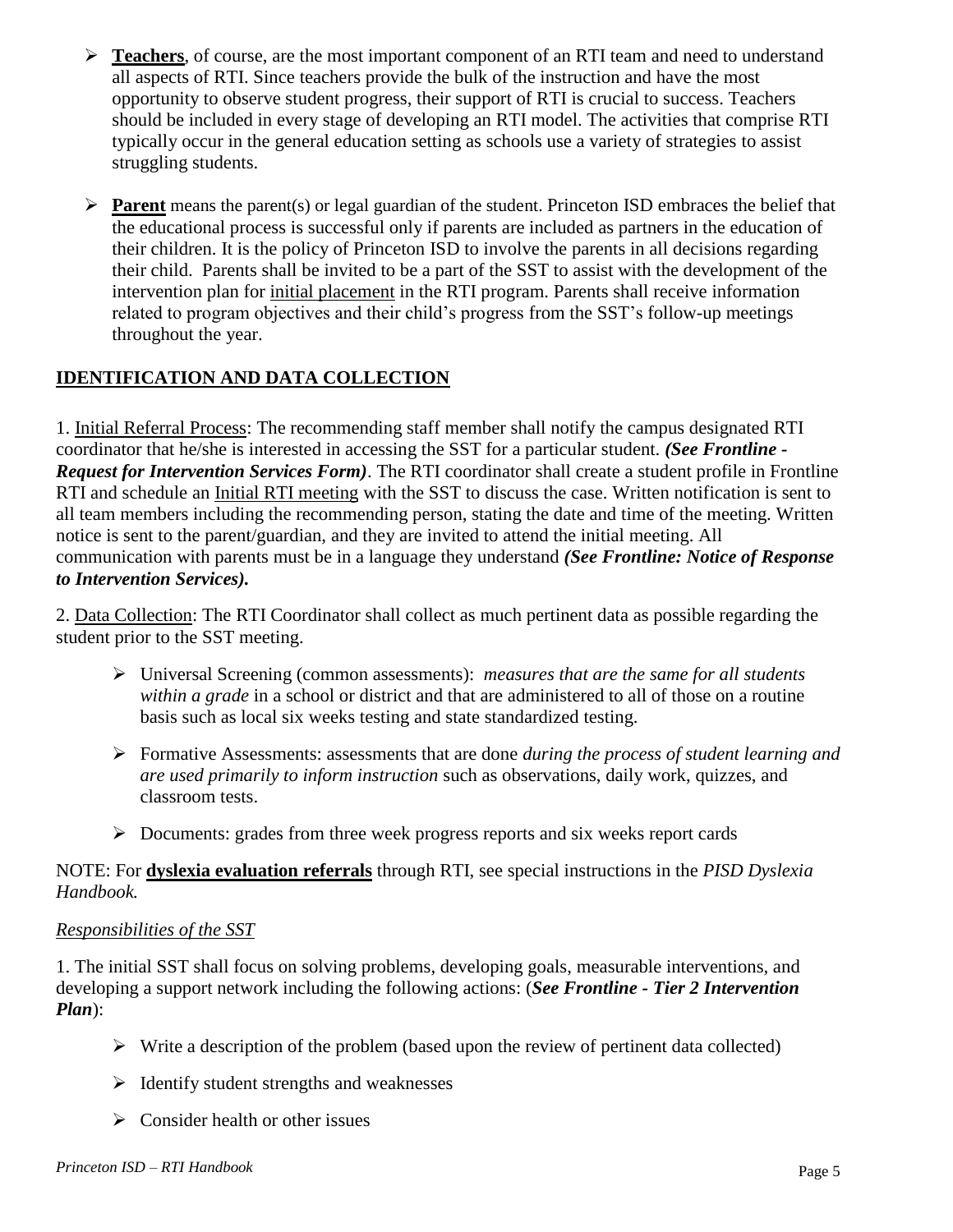- $\triangleright$  Establish a hypothesis regarding student needs
- $\triangleright$  Set student goals and measurable outcomes
- $\triangleright$  Select a type of intervention(s) to meet the established goals
- Estimate the length of time of intervention and schedule a **Tier 2 follow-up** meeting date

2. In performing their duties, SST members will be acting for the district and shall observe requirements regarding confidentiality of student records.

3. The RTI Coordinator will *archive* the meeting records in *Frontline* and upload related documents.

4. The RTI coordinator shall report the student's RTI Status to PEIMS: *(See Frontline PEIMS Indicator Form).*

5. The RTI Coordinator shall provide a copy of the student's interventions to the student's teachers.

## **PROGRESS MONITORING**

Progress monitoring is using data to track students' progress toward established goals. Progress monitoring for students identified for the RTI program is continuous. Students may move back and forth between tiers as needed. The RTI Tier 2 *Intervention Progress* and *Follow-up Plan* forms in *Frontline* are used for frequent follow-up meetings throughout the school year that focus on the effectiveness of the intervention(s) and determining if further support from the SST is needed. Meeting documents are archived and relevant data uploaded.

Progress is monitored frequently and repeatedly across time. The frequency of follow-up meetings using *Frontline* reports will be as follows:

- Beginning of Year (BOY): *at the end of the 1st six weeks.*
- Middle of Year (MOY): *between January 1st and January 31st*
- End of Year (EOY) Evaluation: *between mid-April and mid-May*
- Every 6 weeks grading period: *for students failing or at risk of failing*

These meetings shall include the following actions:

- Document evidence of response or non-response to intervention.
- $\triangleright$  Trends in performance are used to gauge the effectiveness of the supports and interventions.
- $\triangleright$  Ineffective intervention plans are changed in a timely manner.
- $\triangleright$  Intervention plans are modified as appropriate to address emerging needs.
- $\triangleright$  Interventions that are no longer needed are discontinued.

## **PROGRAM EVALUATION**

The SST shall conduct an annual evaluation meeting at the end of each year. The annual program evaluation for RTI is unique and individualized to each student. One of the most important components of the Response to Intervention model is the collection of data that allows staff to evaluate whether the interventions provided to the student were effective.

At the annual evaluation, the SST shall make a decision for next steps to put in place prior to the start of the next school year. After all data and interventions are considered, an evaluation about the effectiveness of each intervention is considered. The teacher or SST summarizes the interventions that were implemented and the extent to which the student made gains in the RTI program. For students who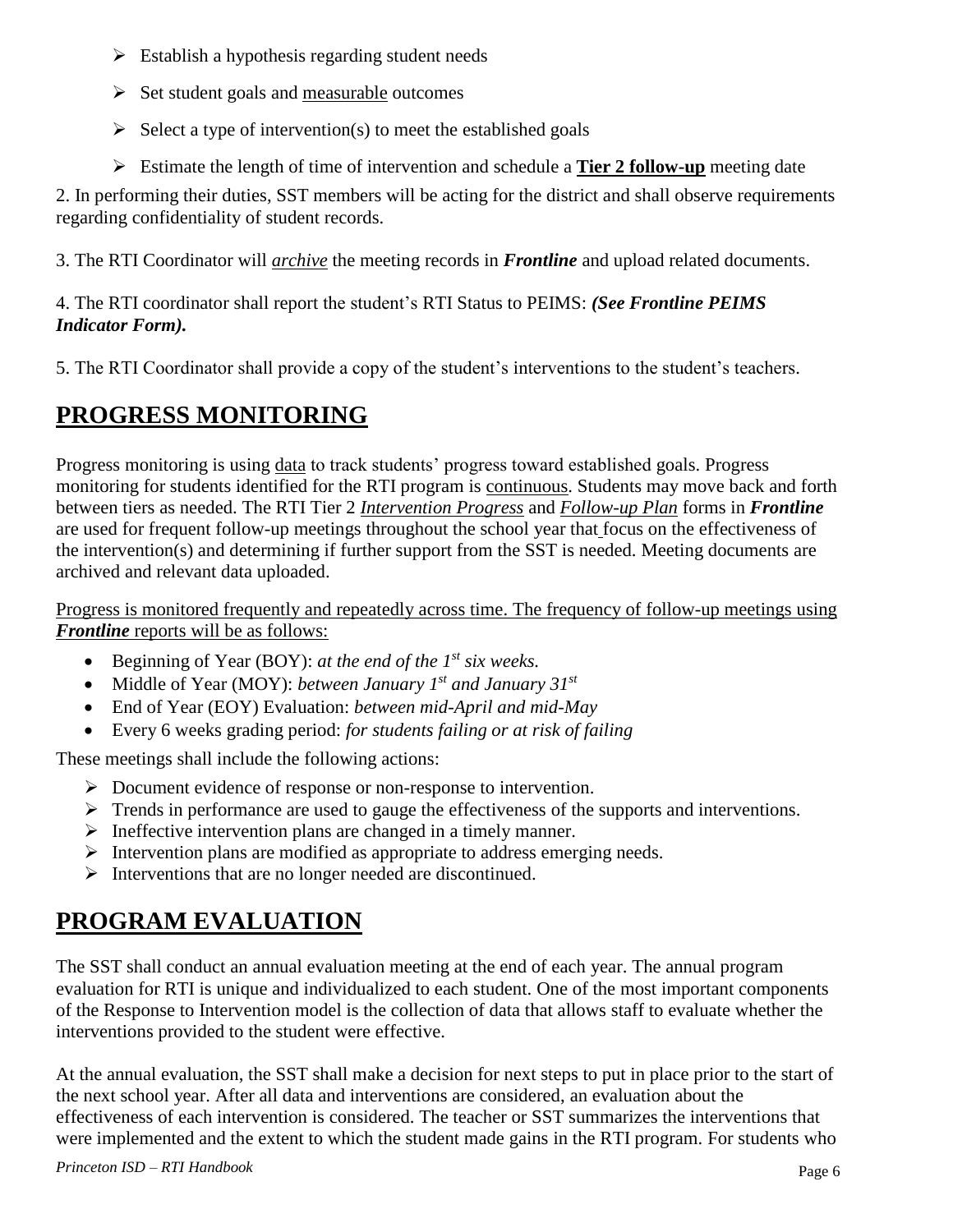have mastered all of the stated goals, the decision would be to move the student back to Tier 1. For students showing improvement toward the stated goals, the decision would be to continue with implementation of the instructional changes in the current school environment. However, for students who show a trend that is not high enough to attain the established goals, the teacher or SST should try an intervention of higher intensity. In those cases where several general education interventions have not been effective in Tiers 1, 2, and, 3, there is evidence the student needs more intensive services, and a special education referral is made. RTI Progress Reports are sent to the student's parents/guardians. *(See Frontline – Progress Report).*

## **ACCOUNTABILITY**

STAAR: State of Texas Assessments of Academic Readiness (Grades 3-8)

EOC: End-of-Course Assessments (Grades 9-12)

AYP: Adequate Yearly Progress (Grades 3-12)

## **MAINTAINING THE RTI RECORDS**

RTI records are created and archived in the district's Frontline Education database throughout the student's years in school. The students' RTI records can be accessed through Frontline as the student moves to each grade level and campus in the district. At the beginning of each school year, each student's teachers shall receive a paper copy of the child's RTI Instructional Interventions prior to the first day of instruction.

#### *RTI Record Keeping Procedures*

- Tier 1: No RTI records are created in *Frontline RTI*. Teachers accommodate for the individual needs of their students, maintaining their own notes and records until the time of referral to Tier 2.
- $\triangleright$  Tier 2: When a student is referred to Tier 2 for an SST meeting, an initial Tier 2 RTI and followup Tier 2 records shall be created and maintained in the district's *Frontline RTI* database, even if the student is placed back in Tier 1.
- $\triangleright$  Tier 3: If the student qualifies for Section 504, this shall be documented in the student's RTI record, and a 504 record shall be created for that student in the district's *Frontline 504* database.
- $\triangleright$  Tier 4: If the student qualifies for Special Education, this shall be documented in the student's RTI or 504 record, and a special education record shall be created for that student in the district's *Frontline SPED* database for special education services.

#### Confidentiality

PISD ensures that individual school based RTI procedures regarding confidentiality are in accordance with the Family Educational Rights and Privacy Act (FERPA). Parents have access to any documentation involving their child, including SST/RTI records.

All RTI documentary materials are school records and thus should be treated like any other educational record. RTI working files are to be maintained in a professional manner. This ensures a record of past interventions for future reference and accountability.